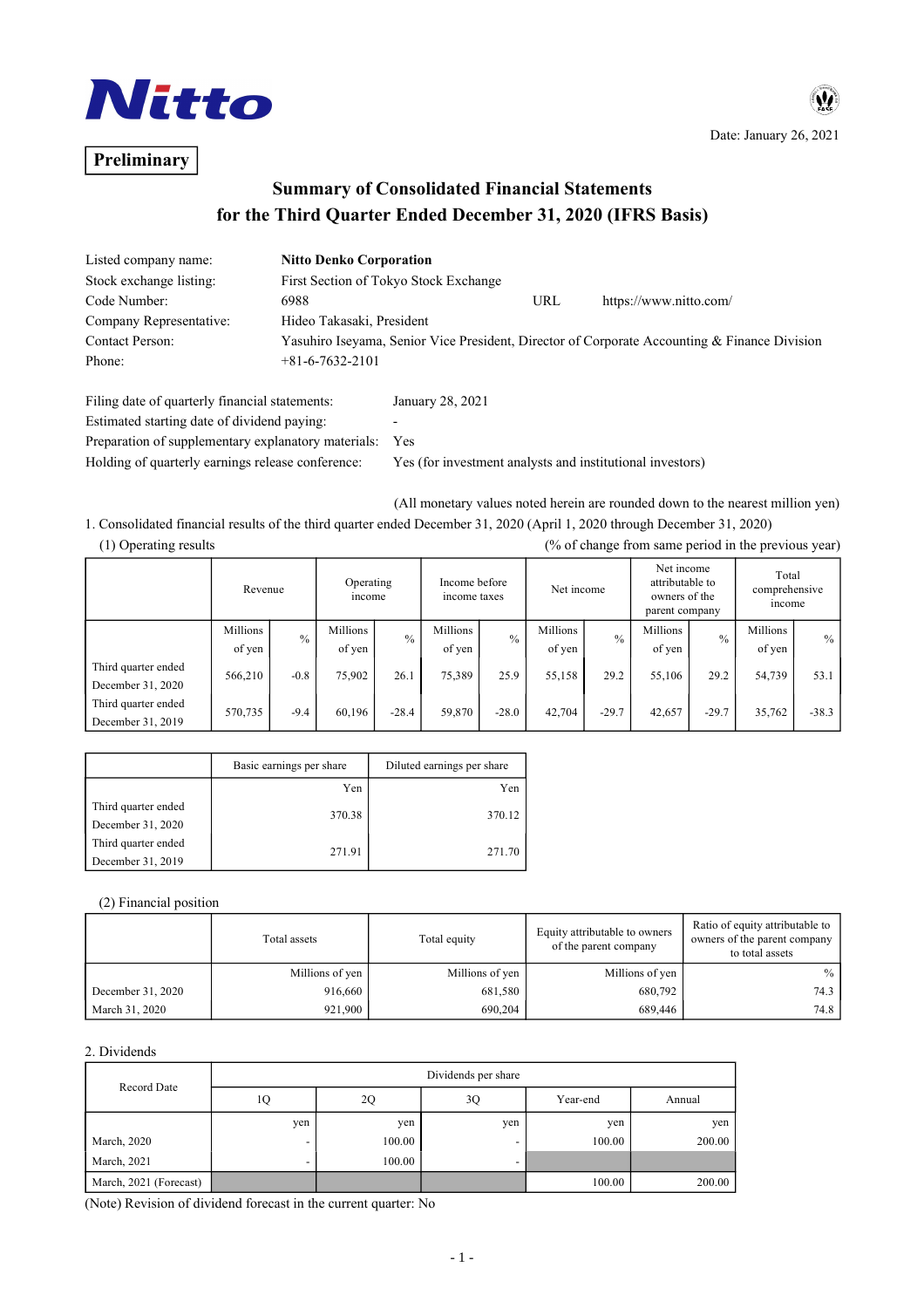3. Forecast for fiscal year ending March 31, 2021 (April 1, 2020 through March 31, 2021)

|        | Revenue            |               | Income before<br>Operating income<br>income taxes |      | Net income         |      | Net income<br>attributable to<br>owners of the<br>parent company |      | Basic earnings<br>per share |               |        |
|--------|--------------------|---------------|---------------------------------------------------|------|--------------------|------|------------------------------------------------------------------|------|-----------------------------|---------------|--------|
|        | Millions<br>of yen | $\frac{0}{0}$ | Millions<br>of yen                                | $\%$ | Millions<br>of yen | $\%$ | Millions<br>of yen                                               | $\%$ | Millions<br>of yen          | $\frac{0}{0}$ | yen    |
| Annual | 755,000            | 1.9           | 90,000                                            | 29.1 | 90.000             | 30.4 | 65,000                                                           | 37.6 | 65,000                      | 37.8          | 439.29 |

(% of change from same period in the previous year)

(Note) Revision of consolidated forecast in the current quarter: Yes

#### - Others

(1) Changes in significant subsidiaries during the third quarter ended December 31, 2020: No

- (2) Changes in accounting policies applied and changes in accounting estimates
	- 1. Changes in accounting policies required by IFRS: No
	- 2. Changes in accounting policies other than the above: No
	- 3. Changes in accounting estimates: No
- (3) Number of shares outstanding (Common stock)
	- 1. Number of shares outstanding at the end of the period (including treasury stock) December 31, 2020: 158,758,428 March 31, 2020: 158,758,428
	- 2. Number of treasury stock at the end of the period December 31, 2020: 10,792,451 March 31, 2020: 4,839,755
	- 3. Average number of outstanding shares during the period (cumulative from the beginning of the period) April-December 2020: 148,784,734 April-December 2019: 156,881,817

- These quarterly financial results are not subject to quarterly review procedures by Certified Public Accountants or audit firm.

#### - Explanations for adequate utilization of the forecast and other special matters

The forward-looking statements shown in this report, including the forecast, are prepared based on information available to the Company and on certain assumptions deemed reasonable as of the issuing date of the report. Consequently, the statements herein do not constitute promises regarding actual results by the Company. Actual results may differ materially from forecasted figures due to various unknown factors.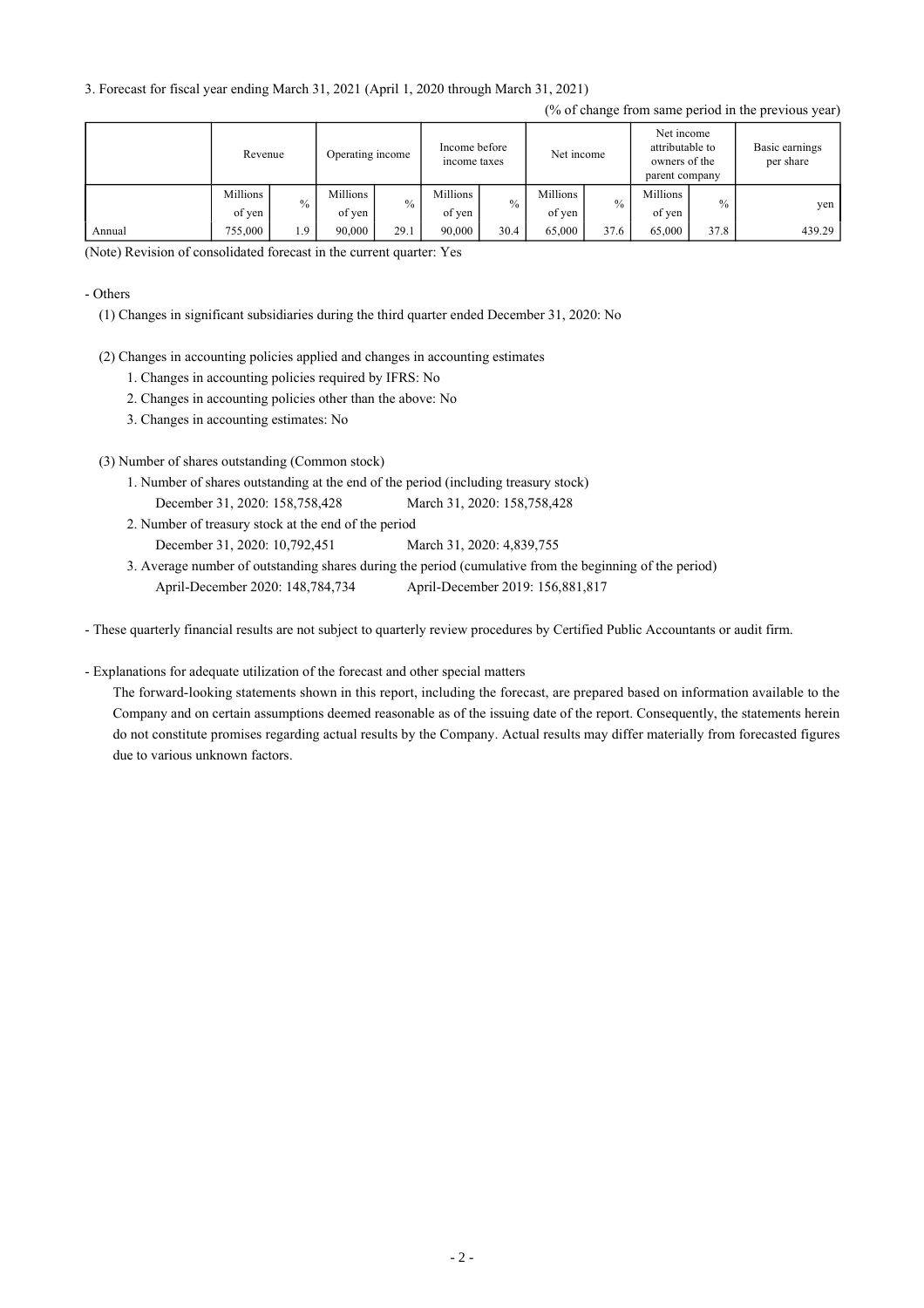|                        | (Reference) Segment Information (nine months) |                                                                                          |                                                                                          | (Yen in Millions) |
|------------------------|-----------------------------------------------|------------------------------------------------------------------------------------------|------------------------------------------------------------------------------------------|-------------------|
|                        |                                               | Third quarter ended<br>December 31, 2019<br>(April 1, 2019 through<br>December 31, 2019) | Third quarter ended<br>December 31, 2020<br>(April 1, 2020 through<br>December 31, 2020) |                   |
|                        |                                               | Revenue                                                                                  | Revenue                                                                                  | Y-o-Y $(\% )$     |
|                        | <b>Functional Base Products</b>               | 137,207                                                                                  | 139,308                                                                                  | 101.5             |
|                        | Transportation                                | 106,662                                                                                  | 85,833                                                                                   | 80.5              |
| <b>Industrial Tape</b> | Total                                         | 243,869                                                                                  | 225,141                                                                                  | 92.3              |
|                        | Operating income                              | 19,671                                                                                   | 20,875                                                                                   | 106.1             |
|                        | <b>Information Fine Materials</b>             | 277,265                                                                                  | 283,220                                                                                  | 102.1             |
|                        | <b>Flexible Printed Circuits</b>              | 32,454                                                                                   | 40,420                                                                                   | 124.5             |
| Optronics              | Total                                         | 309,720                                                                                  | 323,641                                                                                  | 104.5             |
|                        | Operating income                              | 47,143                                                                                   | 62,633                                                                                   | 132.9             |
|                        | Revenue                                       | 20,058                                                                                   | 21,389                                                                                   | 106.6             |
| Life Science           | Operating income                              | $-1,914$                                                                                 | $-1,440$                                                                                 |                   |
|                        | Revenue                                       | 19,986                                                                                   | 17,850                                                                                   | 89.3              |
| Others                 | Operating income                              | $-1,686$                                                                                 | $-4,269$                                                                                 |                   |
| Corporate/Elimination  | Revenue                                       | $-22,898$                                                                                | $-21,813$                                                                                |                   |
|                        | Operating income                              | $-3,017$                                                                                 | $-1,896$                                                                                 |                   |
|                        | Revenue                                       | 570,735                                                                                  | 566,210                                                                                  | 99.2              |
| Total                  | Operating income                              | 60,196                                                                                   | 75,902                                                                                   | 126.1             |

(Note) With the changes in the management structure that have been made during the fiscal year 2020 under review, partial changes have been made to reporting segments.

Such change has also been reflected in the figures for the third quarter ended December 31, 2019.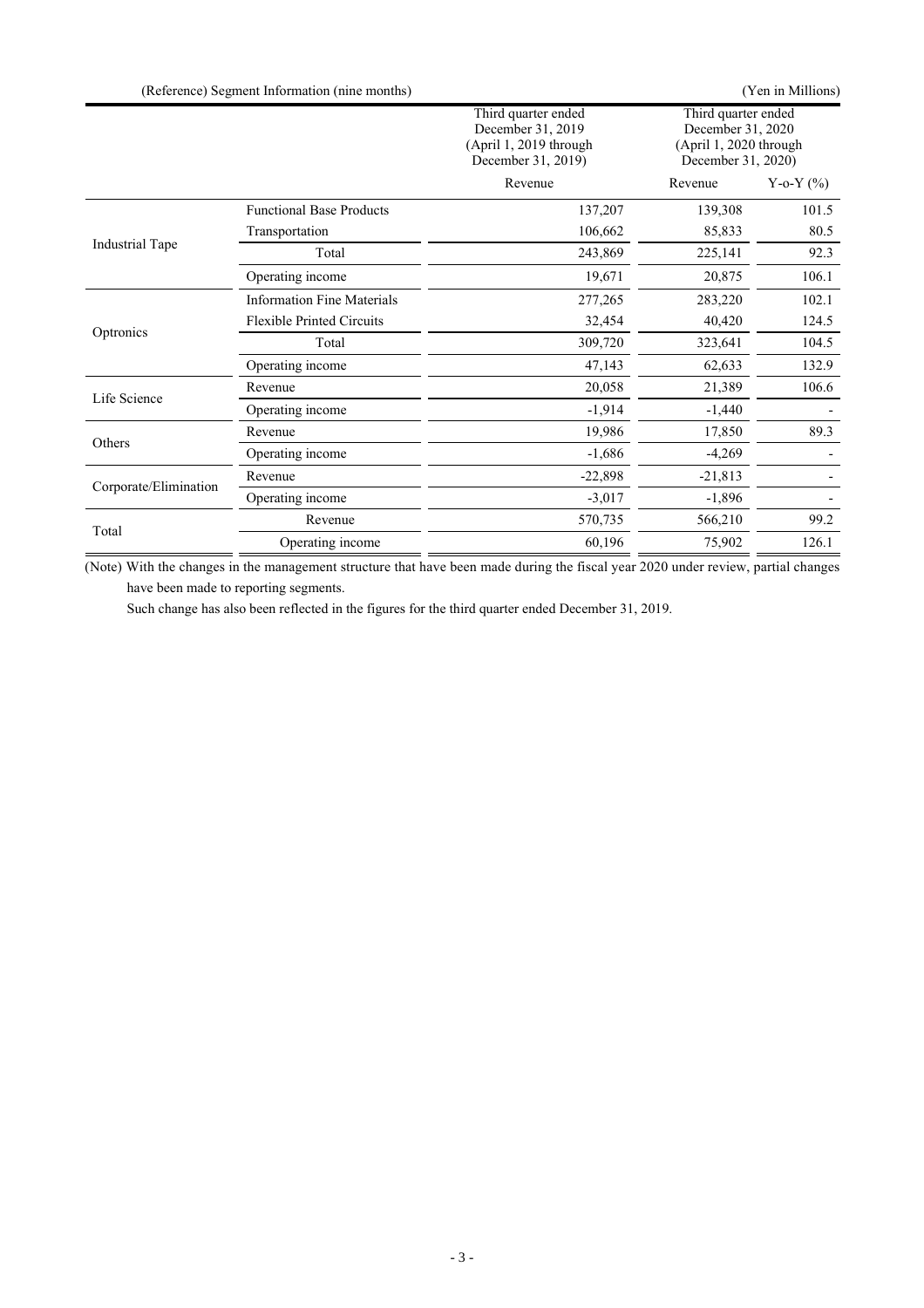|                       | (Reference) Segment Information (three months) |                                                                                            |                                                                                            | (Yen in Millions) |
|-----------------------|------------------------------------------------|--------------------------------------------------------------------------------------------|--------------------------------------------------------------------------------------------|-------------------|
|                       |                                                | Third quarter ended<br>December 31, 2019<br>(October 1, 2019 through<br>December 31, 2019) | Third quarter ended<br>December 31, 2020<br>(October 1, 2020 through<br>December 31, 2020) |                   |
|                       |                                                | Revenue                                                                                    | Revenue                                                                                    | Y-o-Y $(\% )$     |
|                       | <b>Functional Base Products</b>                | 46,242                                                                                     | 51,942                                                                                     | 112.3             |
|                       | Transportation                                 | 34,387                                                                                     | 35,218                                                                                     | 102.4             |
| Industrial Tape       | Total                                          | 80,630                                                                                     | 87,160                                                                                     | 108.1             |
|                       | Operating income                               | 6,143                                                                                      | 12,404                                                                                     | 201.9             |
|                       | <b>Information Fine Materials</b>              | 94,724                                                                                     | 99,437                                                                                     | 105.0             |
|                       | <b>Flexible Printed Circuits</b>               | 11,825                                                                                     | 16,489                                                                                     | 139.4             |
| Optronics             | Total                                          | 106,550                                                                                    | 115,926                                                                                    | 108.8             |
|                       | Operating income                               | 16,182                                                                                     | 24,865                                                                                     | 153.7             |
|                       | Revenue                                        | 7,305                                                                                      | 7,590                                                                                      | 103.9             |
| Life Science          | Operating income                               | 56                                                                                         | $-124$                                                                                     |                   |
|                       | Revenue                                        | 5,725                                                                                      | 6,050                                                                                      | 105.7             |
| Others                | Operating income                               | $-838$                                                                                     | $-1,905$                                                                                   |                   |
| Corporate/Elimination | Revenue                                        | $-7,762$                                                                                   | $-8,256$                                                                                   |                   |
|                       | Operating income                               | $-2,449$                                                                                   | $-1,704$                                                                                   |                   |
| Total                 | Revenue                                        | 192,450                                                                                    | 208,472                                                                                    | 108.3             |
|                       | Operating income                               | 19,093                                                                                     | 33,534                                                                                     | 175.6             |

(Note) With the changes in the management structure that have been made during the fiscal year 2020 under review, partial changes have been made to reporting segments.

Such change has also been reflected in the figures for the third quarter ended December 31, 2019.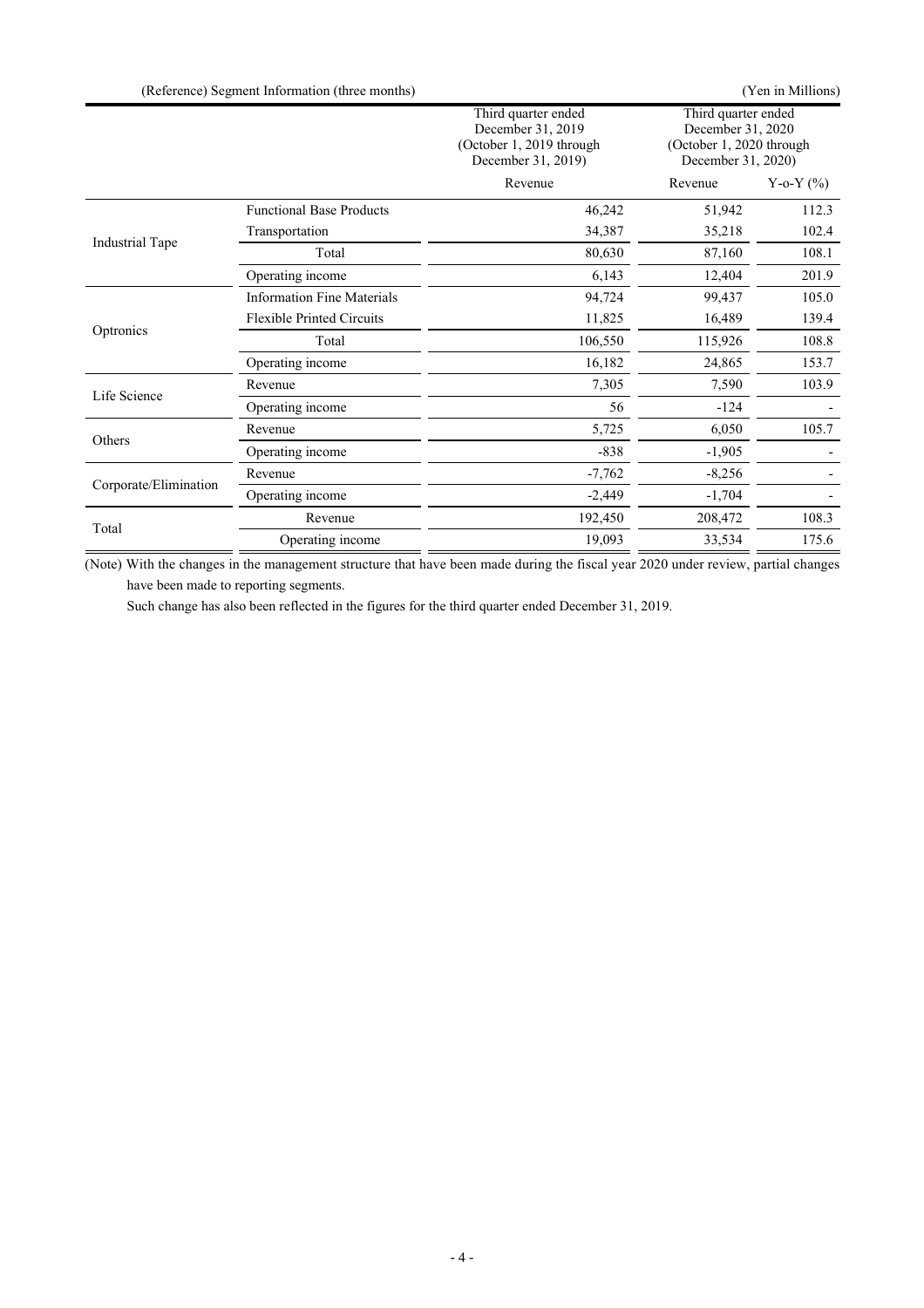|                       |                                   | Revenue   | Y-o-Y $(\% )$ |
|-----------------------|-----------------------------------|-----------|---------------|
|                       | <b>Functional Base Products</b>   | 183,000   | 101.0         |
|                       | Transportation                    | 120,000   | 87.4          |
| Industrial Tape       | Total                             | 303,000   | 95.1          |
|                       | Operating income                  | 20,000    | 97.4          |
|                       | <b>Information Fine Materials</b> | 370,000   | 104.2         |
|                       | <b>Flexible Printed Circuits</b>  | 56,000    | 129.4         |
| Optronics             | Total                             | 426,000   | 107.0         |
|                       | Operating income                  | 78,500    | 137.0         |
| Life Science          | Revenue                           | 31,000    | 114.3         |
|                       | Operating income                  | 500       |               |
|                       | Revenue                           | 23,500    | 87.2          |
| Others                | Operating income                  | $-5,500$  |               |
|                       | Revenue                           | $-28,500$ |               |
| Corporate/Elimination | Operating income                  | $-3,500$  |               |
|                       | Revenue                           | 755,000   | 101.9         |
| Total                 | Operating income                  | 90,000    | 129.1         |

## Forecasts of fiscal year ending March 31, 2021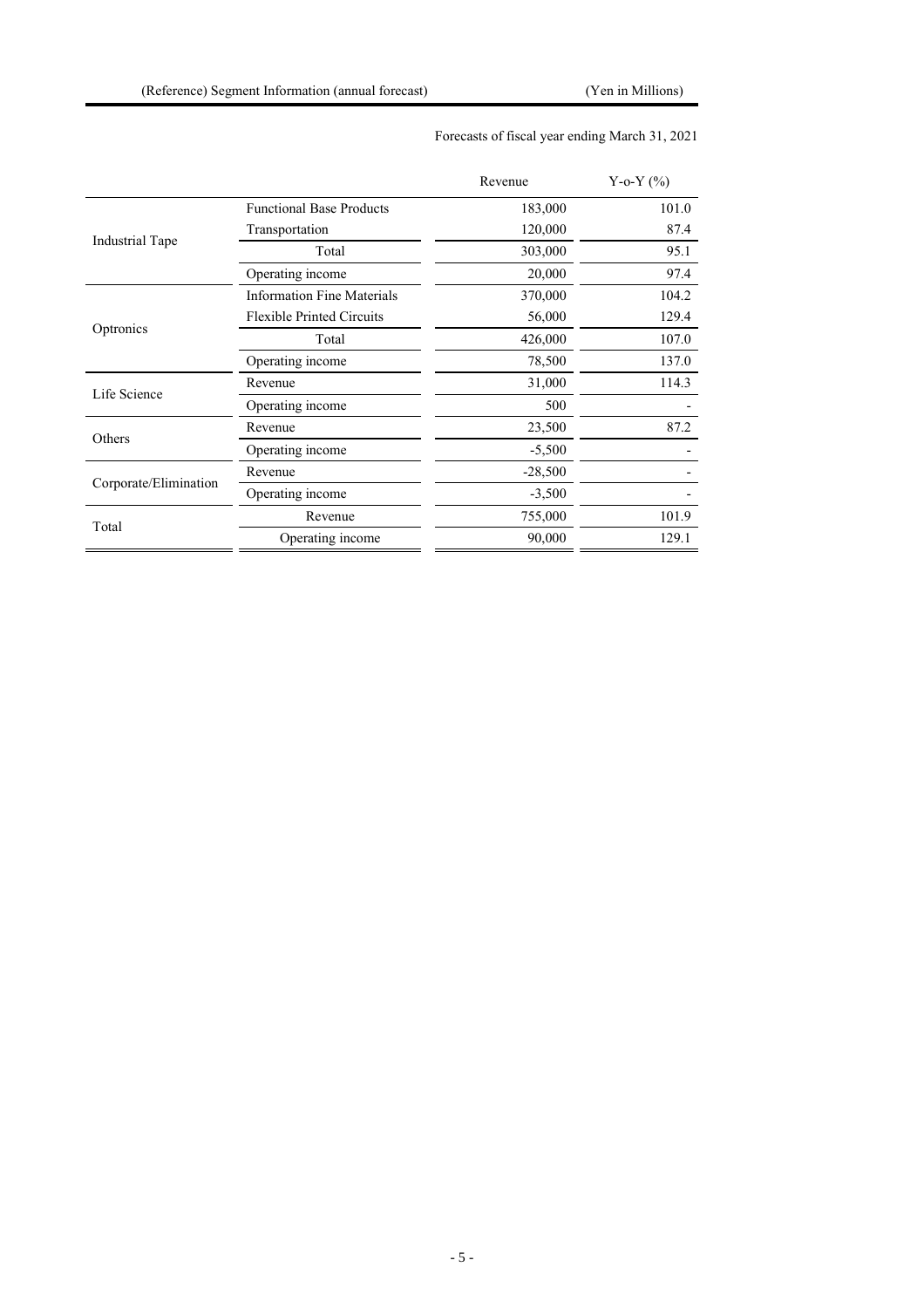2. Quarterly Consolidated Financial Statements

(1) Quarterly consolidated statements of financial position

|                                               |                | (Yen in Millions) |
|-----------------------------------------------|----------------|-------------------|
|                                               | March 31, 2020 | December 31, 2020 |
| (Assets)                                      |                |                   |
| Current assets                                |                |                   |
| Cash and cash equivalents                     | 304,922        | 271,627           |
| Trade and other receivables                   | 154,473        | 177,564           |
| Inventories                                   | 96,124         | 97,457            |
| Other financial assets                        | 2,642          | 1,942             |
| Other current assets                          | 17,893         | 17,275            |
| Total current assets                          | 576,056        | 565,867           |
| Non-current assets                            |                |                   |
| Property, plant and equipment                 | 266,948        | 268,061           |
| Right-of-use assets                           | 16,266         | 14,907            |
| Goodwill                                      | 4,852          | 4,560             |
| Intangible assets                             | 10,198         | 13,377            |
| Investments accounted for using equity method | 206            | 1,067             |
| Financial assets                              | 7,242          | 9,475             |
| Deferred tax assets                           | 25,694         | 25,057            |
| Other non-current assets                      | 14,434         | 14,285            |
| Total non-current assets                      | 345,843        | 350,793           |
| Total assets                                  | 921,900        | 916,660           |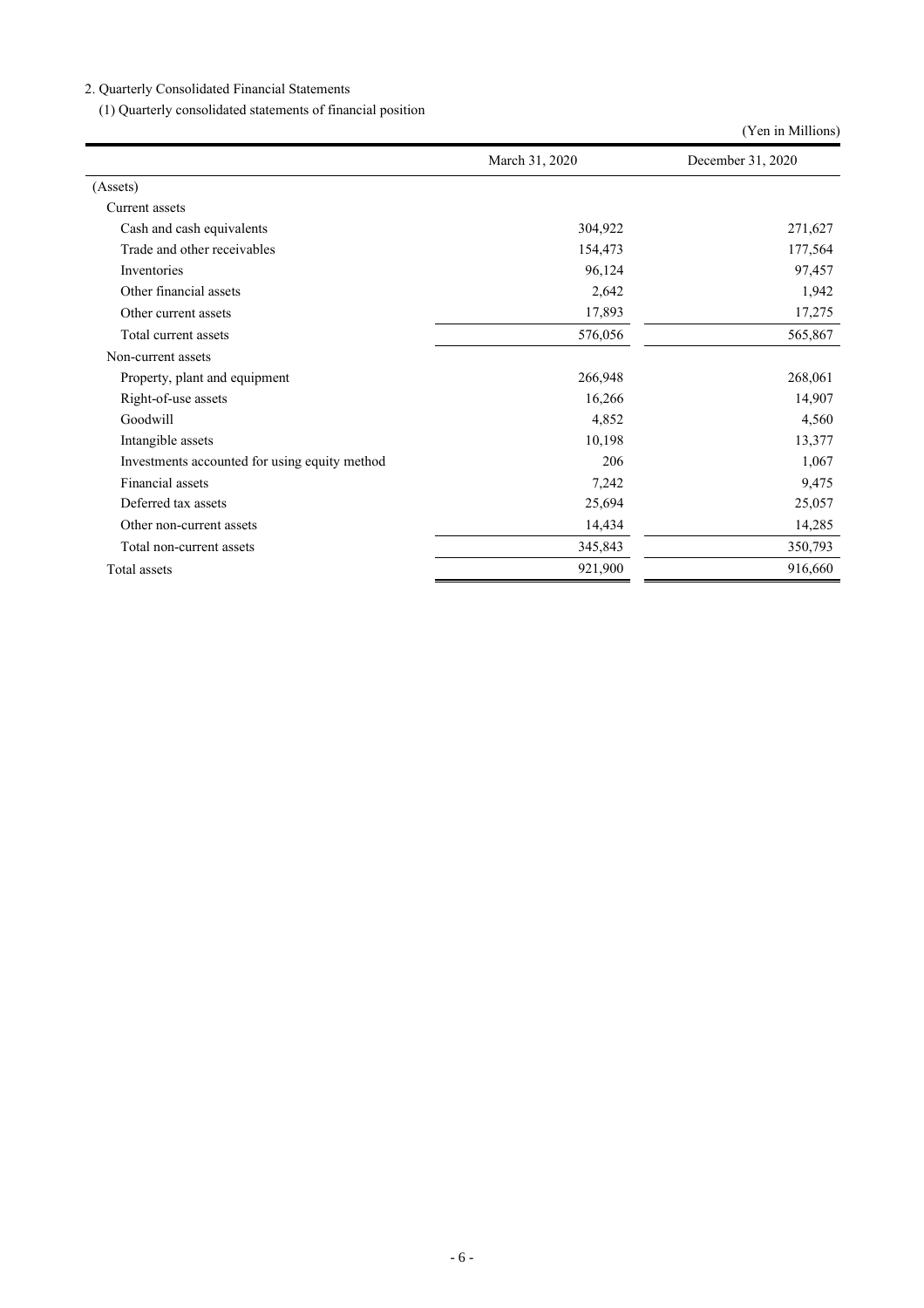|                                                              |                | (Yen in Millions) |
|--------------------------------------------------------------|----------------|-------------------|
|                                                              | March 31, 2020 | December 31, 2020 |
| Liabilities and equity                                       |                |                   |
| (Liabilities)                                                |                |                   |
| Current liabilities                                          |                |                   |
| Trade and other payables                                     | 90,811         | 100,808           |
| Bonds and borrowings                                         | 90             | 155               |
| Income tax payables                                          | 10,036         | 8,722             |
| Other financial liabilities                                  | 24,050         | 17,115            |
| Other current liabilities                                    | 36,907         | 38,160            |
| Total current liabilities                                    | 161,895        | 164,962           |
| Non-current liabilities                                      |                |                   |
| Other financial liabilities                                  | 18,976         | 17,075            |
| Defined benefit liabilities                                  | 48,272         | 50,283            |
| Deferred tax liabilities                                     | 284            | 586               |
| Other non-current liabilities                                | 2,266          | 2,172             |
| Total non-current liabilities                                | 69,800         | 70,117            |
| <b>Total liabilities</b>                                     | 231,696        | 235,079           |
| (Equity)                                                     |                |                   |
| Equity attributable to owners of the parent company          |                |                   |
| Share capital                                                | 26,783         | 26,783            |
| Capital surplus                                              | 50,271         | 50,094            |
| Retained earnings                                            | 643,521        | 668,471           |
| Treasury stock                                               | $-27,505$      | $-60,435$         |
| Other components of equity                                   | $-3,624$       | $-4,121$          |
| Total equity attributable to owners of the parent<br>company | 689,446        | 680,792           |
| Non-controlling interests                                    | 757            | 788               |
| Total equity                                                 | 690,204        | 681,580           |
| Total liabilities and equity                                 | 921,900        | 916,660           |
|                                                              |                |                   |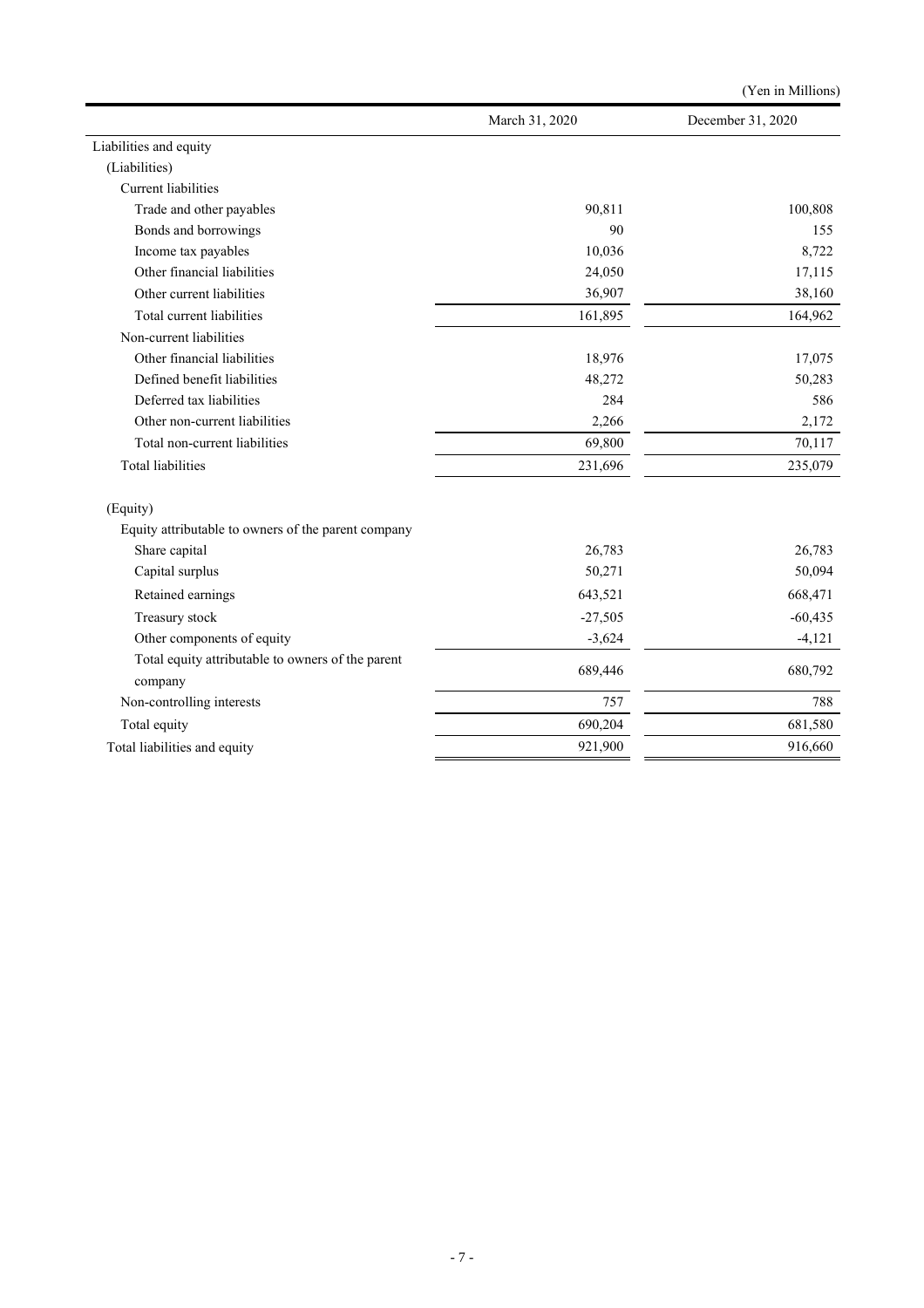(2) Quarterly consolidated statements of income and quarterly consolidated statements of comprehensive income

(Quarterly consolidated statements of income)

|                                                                 |                                                                                       | (Yen in Millions)                                                                     |
|-----------------------------------------------------------------|---------------------------------------------------------------------------------------|---------------------------------------------------------------------------------------|
|                                                                 | Third quarter ended December 31, 2019<br>(April 1, 2019 through<br>December 31, 2019) | Third quarter ended December 31, 2020<br>(April 1, 2020 through<br>December 31, 2020) |
| Revenue                                                         | 570,735                                                                               | 566,210                                                                               |
| Cost of sales                                                   | 400,772                                                                               | 385,248                                                                               |
| Gross profit                                                    | 169,963                                                                               | 180,961                                                                               |
| Selling, general and administrative expenses                    | 84,150                                                                                | 79,178                                                                                |
| Research and development expenses                               | 25,097                                                                                | 26,104                                                                                |
| Other income                                                    | 3,702                                                                                 | 3,652                                                                                 |
| Other expenses                                                  | 4,221                                                                                 | 3,428                                                                                 |
| Operating income                                                | 60,196                                                                                | 75,902                                                                                |
| Financial income                                                | 692                                                                                   | 449                                                                                   |
| Financial expenses                                              | 1,039                                                                                 | 986                                                                                   |
| Equity in profits (losses) of affiliates                        | 21                                                                                    | 23                                                                                    |
| Income before income taxes                                      | 59,870                                                                                | 75,389                                                                                |
| Income tax expenses                                             | 17,165                                                                                | 20,230                                                                                |
| Net income                                                      | 42,704                                                                                | 55,158                                                                                |
| Net income attributable to:                                     |                                                                                       |                                                                                       |
| Owners of the parent company                                    | 42,657                                                                                | 55,106                                                                                |
| Non-controlling interests                                       | 47                                                                                    | 51                                                                                    |
| Total                                                           | 42,704                                                                                | 55,158                                                                                |
| Earnings per share attributable to owners of the parent company |                                                                                       |                                                                                       |
| Basic earnings per share (yen)                                  | 271.91                                                                                | 370.38                                                                                |
| Diluted earnings per share (yen)                                | 271.70                                                                                | 370.12                                                                                |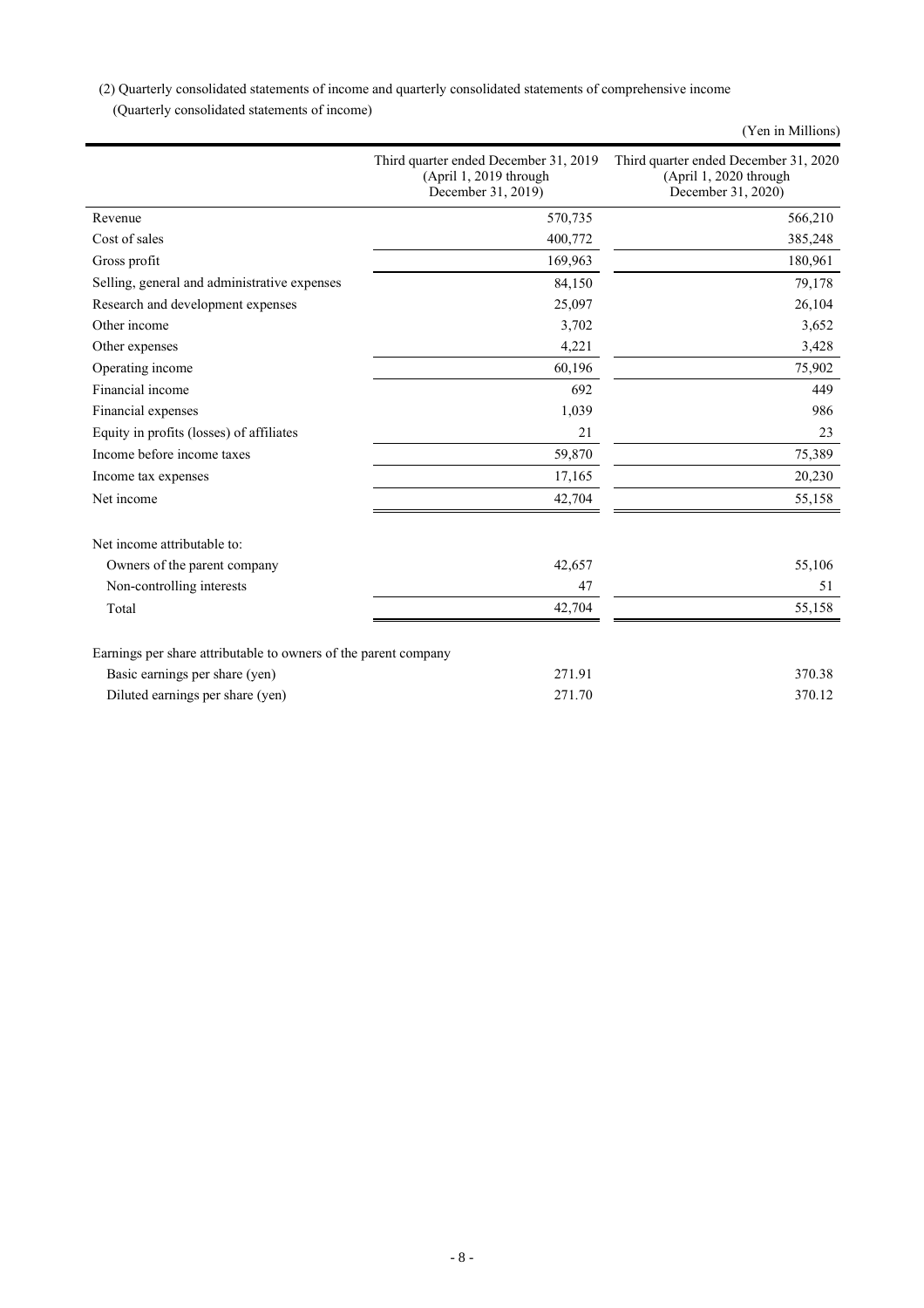(Quarterly consolidated statements of comprehensive income)

(Yen in Millions)

|                                                        | Third quarter ended    | Third quarter ended    |
|--------------------------------------------------------|------------------------|------------------------|
|                                                        | December 31, 2019      | December 31, 2020      |
|                                                        | (April 1, 2019 through | (April 1, 2020 through |
|                                                        | December 31, 2019)     | December 31, 2020)     |
| Net income                                             | 42,704                 | 55,158                 |
| Other comprehensive income                             |                        |                        |
| Items that will not be reclassified to profit or loss  |                        |                        |
| Net gain (loss) on financial assets measured at fair   | 170                    |                        |
| value through other comprehensive income               |                        | 660                    |
| Items that will be reclassified to profit or loss      |                        |                        |
| Exchange differences on translating foreign operations | $-7,106$               | $-1,074$               |
| Net gain (loss) in fair value of cash flow hedges      | $-0$                   | $-0$                   |
| Share of other comprehensive income of associates      | $-6$                   | $-3$                   |
| accounted for using equity method                      |                        |                        |
| Total other comprehensive income                       | $-6,942$               | $-419$                 |
| Total comprehensive income                             | 35,762                 | 54,739                 |
|                                                        |                        |                        |
| Total comprehensive income attributable to:            |                        |                        |
| Owners of the parent company                           | 35,716                 | 54,686                 |
| Non-controlling interests                              | 45                     | 53                     |
| Total                                                  | 35,762                 | 54,739                 |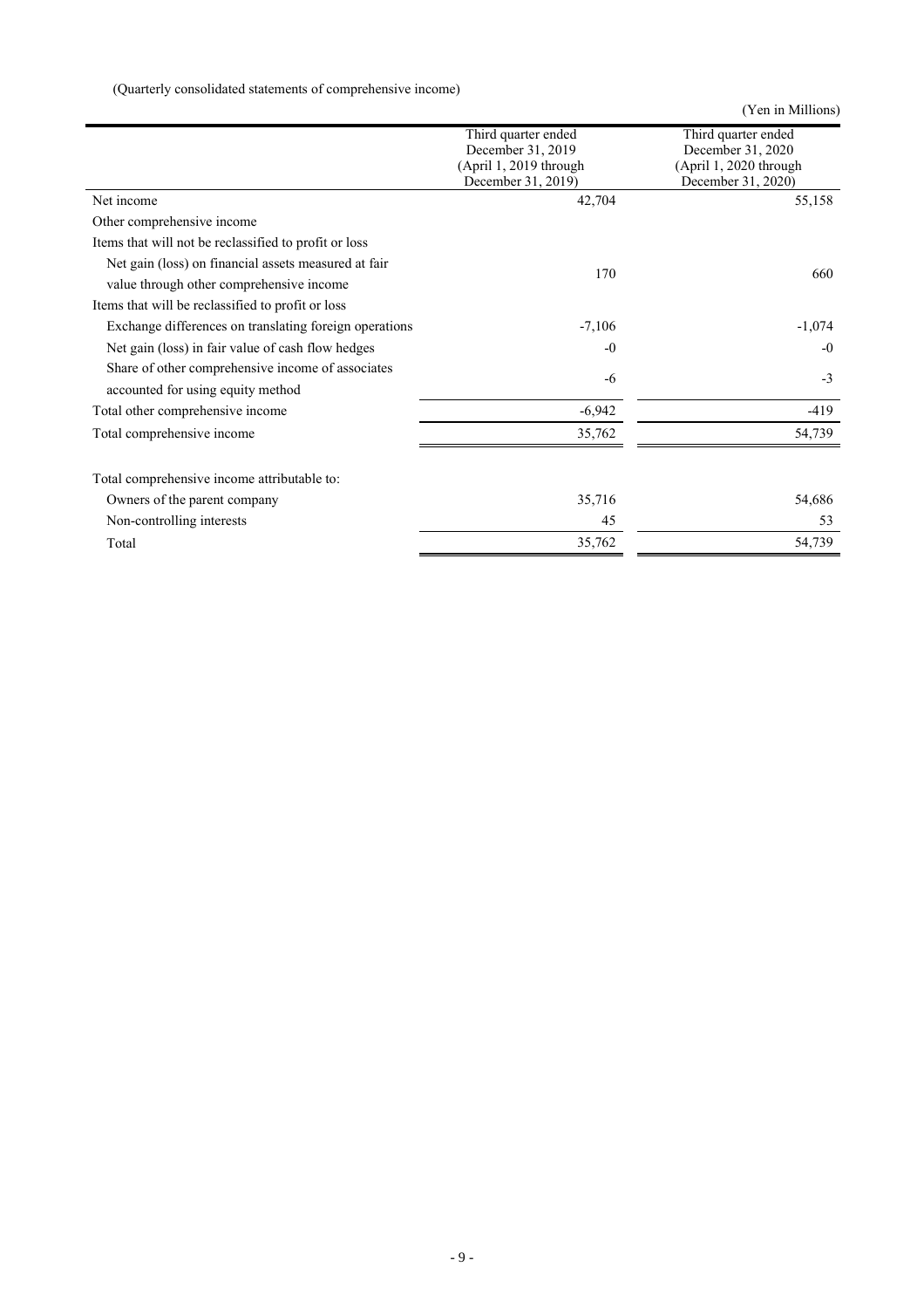## (3) Quarterly consolidated statements of changes in equity

For the third quarter ended December 31, 2019 (April 1, 2019 through December 31, 2019)

(Yen in Millions)

|                                                                      | Equity attributable to owners of the parent company |                          |                      |                          |                                  |           |                                  |              |
|----------------------------------------------------------------------|-----------------------------------------------------|--------------------------|----------------------|--------------------------|----------------------------------|-----------|----------------------------------|--------------|
|                                                                      | Share<br>capital                                    | Capital<br>surplus       | Retained<br>earnings | Treasury<br>stock        | Other<br>components<br>of equity | Total     | Non-<br>controlling<br>interests | Total equity |
| Balance as of April 1,<br>2019                                       | 26,783                                              | 50,319                   | 622,025              | $-11,081$                | 12,395                           | 700,443   | 744                              | 701,187      |
| Net income                                                           |                                                     |                          | 42,657               |                          |                                  | 42,657    | 47                               | 42,704       |
| Other comprehensive<br>income                                        |                                                     |                          |                      | $\overline{\phantom{0}}$ | $-6,941$                         | $-6,941$  | $-1$                             | $-6,942$     |
| Total comprehensive<br>income                                        |                                                     | $\overline{\phantom{a}}$ | 42,657               | $\overline{a}$           | $-6,941$                         | 35,716    | 45                               | 35,762       |
| Share-based payment<br>transactions                                  |                                                     | $-37$                    |                      |                          | $-64$                            | $-102$    |                                  | $-102$       |
| Dividends                                                            |                                                     | $\overline{\phantom{a}}$ | $-29,806$            |                          |                                  | $-29,806$ | $-23$                            | $-29,829$    |
| Changes in treasury<br>stock                                         |                                                     | $-12$                    |                      | 275                      |                                  | 263       |                                  | 263          |
| Transfers from other<br>components of equity<br>to retained earnings |                                                     |                          | 634                  |                          | $-634$                           |           |                                  |              |
| Additional purchase<br>of shares of<br>consolidated<br>subsidiaries  |                                                     | 1                        |                      |                          |                                  | 1         | $-32$                            | $-30$        |
| Total transactions with<br>owners                                    |                                                     | $-48$                    | $-29,172$            | 275                      | $-698$                           | $-29,643$ | $-55$                            | $-29,699$    |
| Balance as of<br>December 31, 2019                                   | 26,783                                              | 50,271                   | 635,511              | $-10,805$                | 4,755                            | 706,516   | 733                              | 707,250      |

For the third quarter ended December 31, 2020 (April 1, 2020 through December 31, 2020)

(Yen in Millions)

|                                                                      | Equity attributable to owners of the parent company |                          |                      |                   |                                  |           |                                  |              |
|----------------------------------------------------------------------|-----------------------------------------------------|--------------------------|----------------------|-------------------|----------------------------------|-----------|----------------------------------|--------------|
|                                                                      | Share<br>capital                                    | Capital<br>surplus       | Retained<br>earnings | Treasury<br>stock | Other<br>components<br>of equity | Total     | Non-<br>controlling<br>interests | Total equity |
| Balance as of April 1,<br>2020                                       | 26,783                                              | 50,271                   | 643,521              | $-27,505$         | $-3,624$                         | 689,446   | 757                              | 690,204      |
| Net income                                                           |                                                     |                          | 55,106               |                   |                                  | 55,106    | 51                               | 55,158       |
| Other comprehensive<br>income                                        |                                                     |                          |                      |                   | $-420$                           | $-420$    | 1                                | $-419$       |
| Total comprehensive<br>income                                        |                                                     |                          | 55,106               |                   | $-420$                           | 54,686    | 53                               | 54,739       |
| Share-based payment<br>transactions                                  |                                                     | $-200$                   |                      |                   | $-45$                            | $-245$    |                                  | $-245$       |
| Dividends                                                            |                                                     | $\overline{\phantom{0}}$ | $-30,188$            |                   |                                  | $-30,188$ | $-22$                            | $-30,211$    |
| Changes in treasury<br>stock                                         |                                                     | 24                       |                      | $-32,930$         |                                  | $-32,905$ |                                  | $-32,905$    |
| Transfers from other<br>components of equity<br>to retained earnings |                                                     |                          | 31                   |                   | $-31$                            |           |                                  |              |
| Total transactions with<br>owners                                    |                                                     | $-176$                   | $-30,156$            | $-32,930$         | $-76$                            | $-63,340$ | $-22$                            | $-63,362$    |
| Balance as of<br>December 31, 2020                                   | 26,783                                              | 50,094                   | 668,471              | $-60,435$         | $-4,121$                         | 680,792   | 788                              | 681,580      |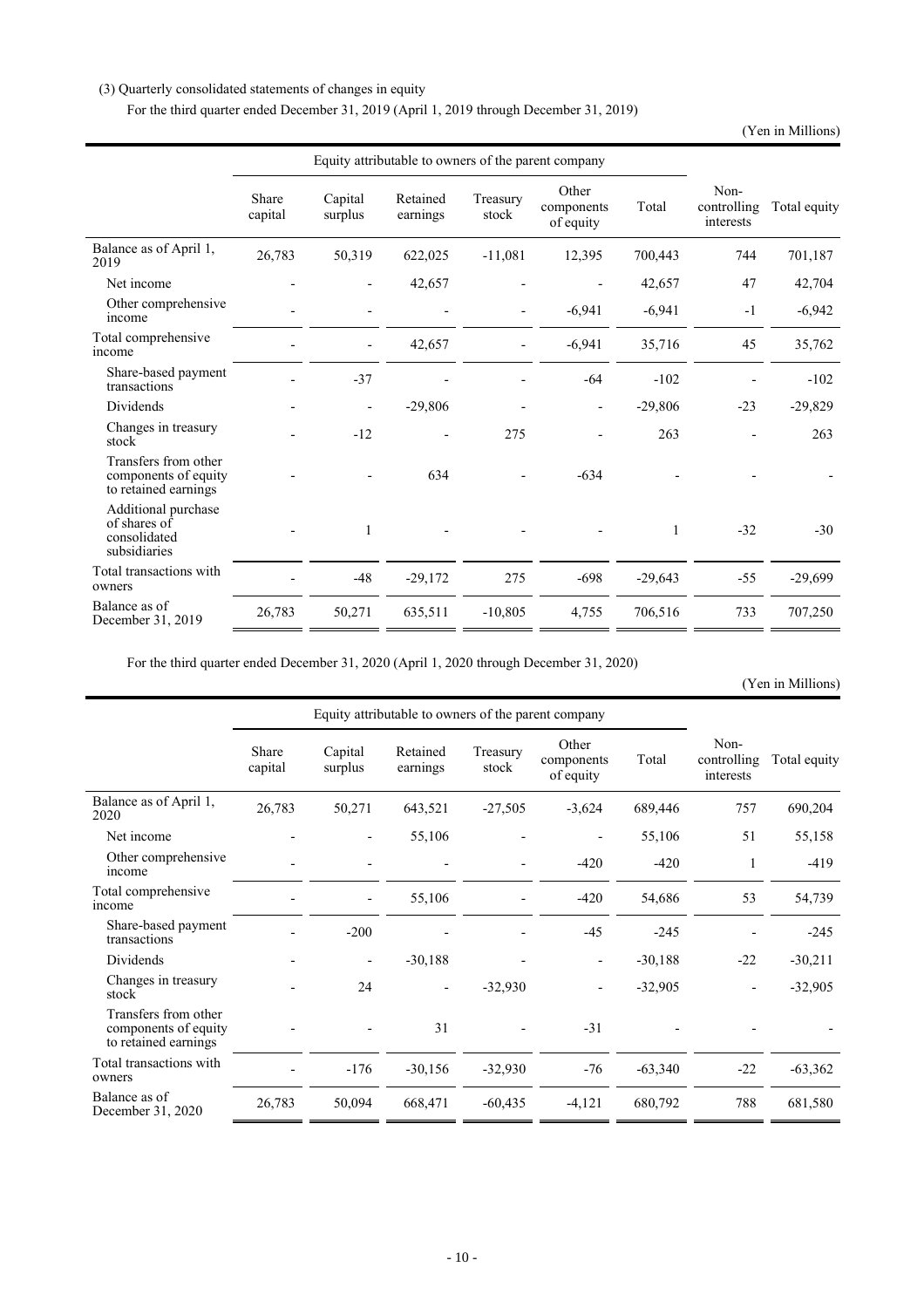## (4) Quarterly consolidated statements of cash flows

| Third quarter ended<br>Third quarter ended<br>December 31, 2019<br>December 31, 2020<br>(April 1, 2019 through<br>(April 1, 2020 through<br>December 31, 2019)<br>December 31, 2020)<br>Cash flows from operating activities<br>Income before income taxes<br>59,870<br>36,993<br>Depreciation and amortization<br>107<br>Impairment losses<br>Increase (decrease) in defined benefit liabilities<br>2,369 |                                                    |          | (Yen in Millions) |
|------------------------------------------------------------------------------------------------------------------------------------------------------------------------------------------------------------------------------------------------------------------------------------------------------------------------------------------------------------------------------------------------------------|----------------------------------------------------|----------|-------------------|
|                                                                                                                                                                                                                                                                                                                                                                                                            |                                                    |          |                   |
|                                                                                                                                                                                                                                                                                                                                                                                                            |                                                    |          |                   |
|                                                                                                                                                                                                                                                                                                                                                                                                            |                                                    |          | 75,389            |
|                                                                                                                                                                                                                                                                                                                                                                                                            |                                                    |          | 35,827            |
|                                                                                                                                                                                                                                                                                                                                                                                                            |                                                    |          | 436               |
|                                                                                                                                                                                                                                                                                                                                                                                                            |                                                    |          | 1,945             |
|                                                                                                                                                                                                                                                                                                                                                                                                            | Decrease (increase) in trade and other receivables | $-8,822$ | $-22,652$         |
| Decrease (increase) in inventories<br>$-1,574$                                                                                                                                                                                                                                                                                                                                                             |                                                    |          | $-608$            |
| $-796$<br>Increase (decrease) in trade and other payables                                                                                                                                                                                                                                                                                                                                                  |                                                    |          | 10,028            |
| Interest and dividend income<br>696                                                                                                                                                                                                                                                                                                                                                                        |                                                    |          | 502               |
| Interest expenses paid<br>$-439$                                                                                                                                                                                                                                                                                                                                                                           |                                                    |          | $-480$            |
| Income taxes (paid) refunded<br>$-11,310$                                                                                                                                                                                                                                                                                                                                                                  |                                                    |          | $-21,425$         |
| $-1,118$<br>Others                                                                                                                                                                                                                                                                                                                                                                                         |                                                    |          | $-416$            |
| Net cash provided by (used in) operating activities<br>75,975                                                                                                                                                                                                                                                                                                                                              |                                                    |          | 78,547            |
| Cash flows from investing activities                                                                                                                                                                                                                                                                                                                                                                       |                                                    |          |                   |
| Purchase of property, plant and equipment and<br>$-48,245$<br>$-44,972$<br>intangible assets                                                                                                                                                                                                                                                                                                               |                                                    |          |                   |
| Proceeds from sale of property, plant and equipment<br>256<br>and intangible assets                                                                                                                                                                                                                                                                                                                        |                                                    |          | 302               |
| Decrease (increase) in time deposits<br>$-2,418$                                                                                                                                                                                                                                                                                                                                                           |                                                    |          | 839               |
| Purchase of investment securities<br>$-1,236$                                                                                                                                                                                                                                                                                                                                                              |                                                    |          | $-334$            |
| Proceeds from sale of investment securities<br>1,531                                                                                                                                                                                                                                                                                                                                                       |                                                    |          | 85                |
| Purchase of shares of subsidiaries and associates                                                                                                                                                                                                                                                                                                                                                          |                                                    |          | $-880$            |
| Others<br>$-8$                                                                                                                                                                                                                                                                                                                                                                                             |                                                    |          | $\mathbf{0}$      |
| $-50,119$<br>Net cash provided by (used in) investing activities                                                                                                                                                                                                                                                                                                                                           |                                                    |          | $-44,959$         |
| Cash flows from financing activities                                                                                                                                                                                                                                                                                                                                                                       |                                                    |          |                   |
| Net increase (decrease) in short-term loans payable<br>-73                                                                                                                                                                                                                                                                                                                                                 |                                                    |          | 64                |
| Repayment of finance lease obligations<br>$-3,601$<br>$-4,061$                                                                                                                                                                                                                                                                                                                                             |                                                    |          |                   |
| Decrease (increase) in treasury stock<br>-0                                                                                                                                                                                                                                                                                                                                                                |                                                    |          | $-33,310$         |
| Cash dividends paid<br>$-29,820$                                                                                                                                                                                                                                                                                                                                                                           |                                                    |          | $-30,188$         |
| Others<br>$-50$                                                                                                                                                                                                                                                                                                                                                                                            |                                                    |          | $-27$             |
| Net cash provided by (used in) financing activities<br>$-33,546$                                                                                                                                                                                                                                                                                                                                           |                                                    |          | $-67,522$         |
| Effect of exchange rate changes on cash and cash                                                                                                                                                                                                                                                                                                                                                           |                                                    |          |                   |
| $-2,349$<br>equivalents                                                                                                                                                                                                                                                                                                                                                                                    |                                                    |          | 638               |
| Net increase (decrease) in cash and cash equivalents<br>$-10,040$                                                                                                                                                                                                                                                                                                                                          |                                                    |          | $-33,295$         |
| Cash and cash equivalents at the beginning of the period<br>297,682                                                                                                                                                                                                                                                                                                                                        |                                                    |          | 304,922           |
| Cash and cash equivalents at the end of the period<br>287,642                                                                                                                                                                                                                                                                                                                                              |                                                    |          | 271,627           |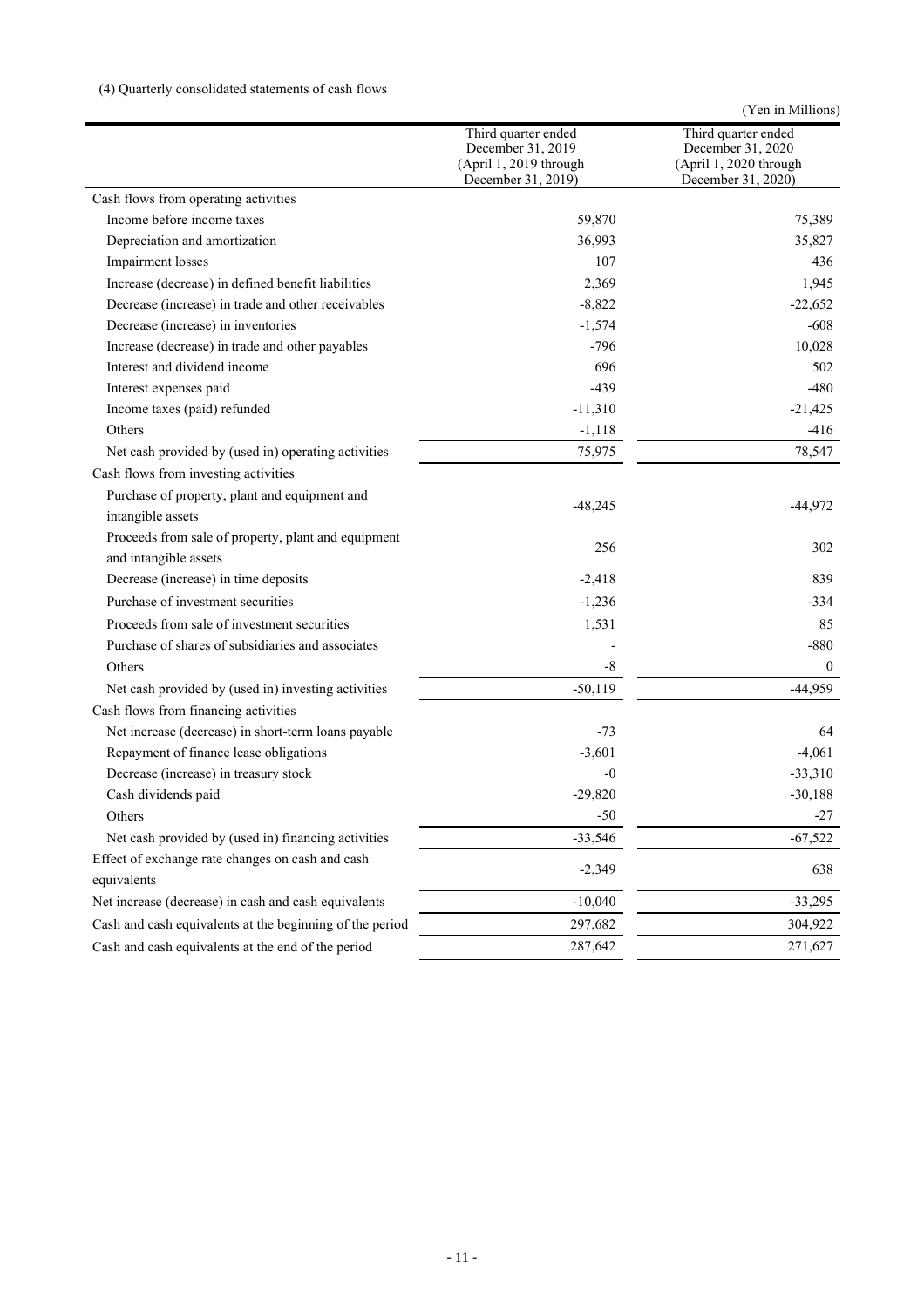#### (Segment information)

Information regarding revenue, income, or loss by segments

Third quarter ended December 31, 2019 (April 1, 2019 through December 31, 2019)

|                                          |                    |           |              |          |         |            | (Yen in Millions)                                    |
|------------------------------------------|--------------------|-----------|--------------|----------|---------|------------|------------------------------------------------------|
|                                          | Industrial<br>Tape | Optronics | Life Science | Others   | Total   | Adjustment | Ouarterly<br>consolidated<br>statements of<br>income |
| Revenue from outside customers           | 232,106            | 303,631   | 16,581       | 17,653   | 569,973 | 762        | 570,735                                              |
| Inter-segment revenue                    | 11,762             | 6,088     | 3,477        | 2,332    | 23,661  | $-23,661$  |                                                      |
| Total segment revenue                    | 243,869            | 309,720   | 20,058       | 19,986   | 593,634 | $-22,898$  | 570,735                                              |
| Operating income (loss)                  | 19,671             | 47,143    | $-1,914$     | $-1,686$ | 63,213  | $-3,017$   | 60,196                                               |
| Financial income                         |                    |           |              |          |         |            | 692                                                  |
| Financial expenses                       |                    |           |              |          |         |            | $-1,039$                                             |
| Equity in profits (losses) of affiliates |                    |           |              |          |         |            | 21                                                   |
| Income before income taxes               |                    |           |              |          |         |            | 59,870                                               |

(Note) With the changes in the management structure that have been made during the fiscal year 2020 under review, partial changes have been made to reporting segments.

Such change has also been reflected in the figures for the third quarter ended December 31, 2019.

| major products for each segment |                                                                                                                                   |
|---------------------------------|-----------------------------------------------------------------------------------------------------------------------------------|
| Business segment                | Major products                                                                                                                    |
| Industrial Tape                 | Functional Base Products (bonding and joining products, protective materials,<br>processing materials, etc.), Automotive Products |
| Optronics                       | Information Fine Materials, Flexible Printed Circuits                                                                             |
| Life Science                    | <b>Medical Products</b>                                                                                                           |
| Others                          | Membrane Products, Other Products                                                                                                 |

Major products for each segment